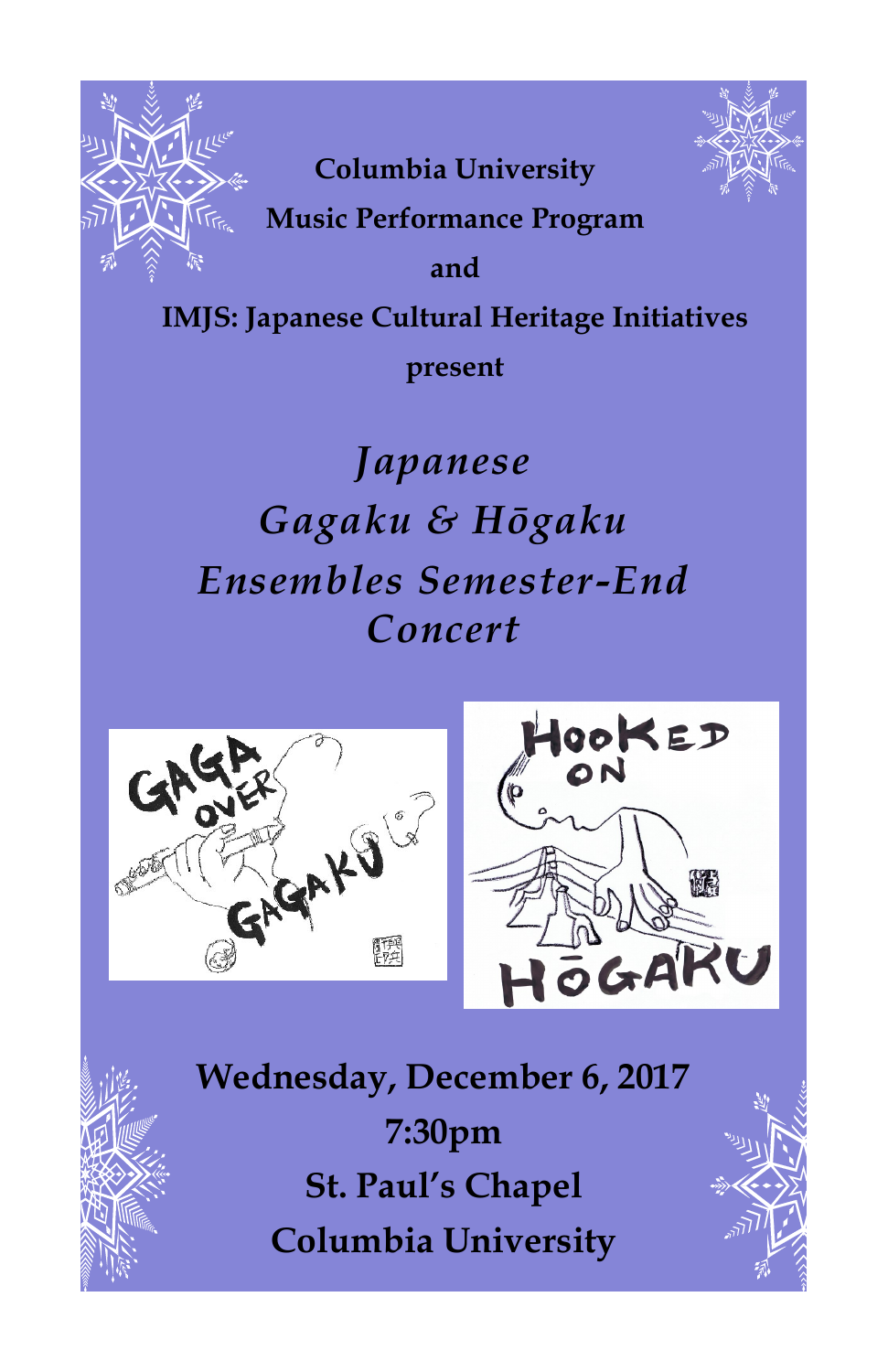### **HŌGAKU PROGRAM**

#### **Modern Japanese Heritage Instrumental Music**

#### **Koto**

*Hiyaku (Leaps and Bounds)* by Genchi Hisamoto (1903-1976) 1st koto: Harrison Hsu, Masayo Ishigure 2nd koto: Kanoa Saito Mendenhall, Alex Sugo, Miguel Martinez , Salina Fisher

*Hana Ikada (Flower Raft)* by Tadao Sawai (1937-1997) 1st koto: Samatha Magan, Xiangyu Zhang 2nd koto: Masayo Ishigure

#### **Shakuhachi**

*Minato (Harbor) (1896, a Western-style song) Amefuri O-Tsuki San (Mr. Moon, Drenched in Rain) (1925)* Mengya Zhao, Yumen Wei, Taylor Alan Stewart

*Banshiki (Soul's Journey to the Next World) (Traditional Honkyoku Classic)* Miguel Martinez, Taylor Alan Stewart, Weitao Zhou

*Chōshi (Prelude: Co-joining Earth and Cosmos) (Traditional Honkyoku Classic)* Andrew Macomber

> *Kokū (Floating in Void) (Traditional Honkyoku Classic)* Hok Kan (Brian) Ling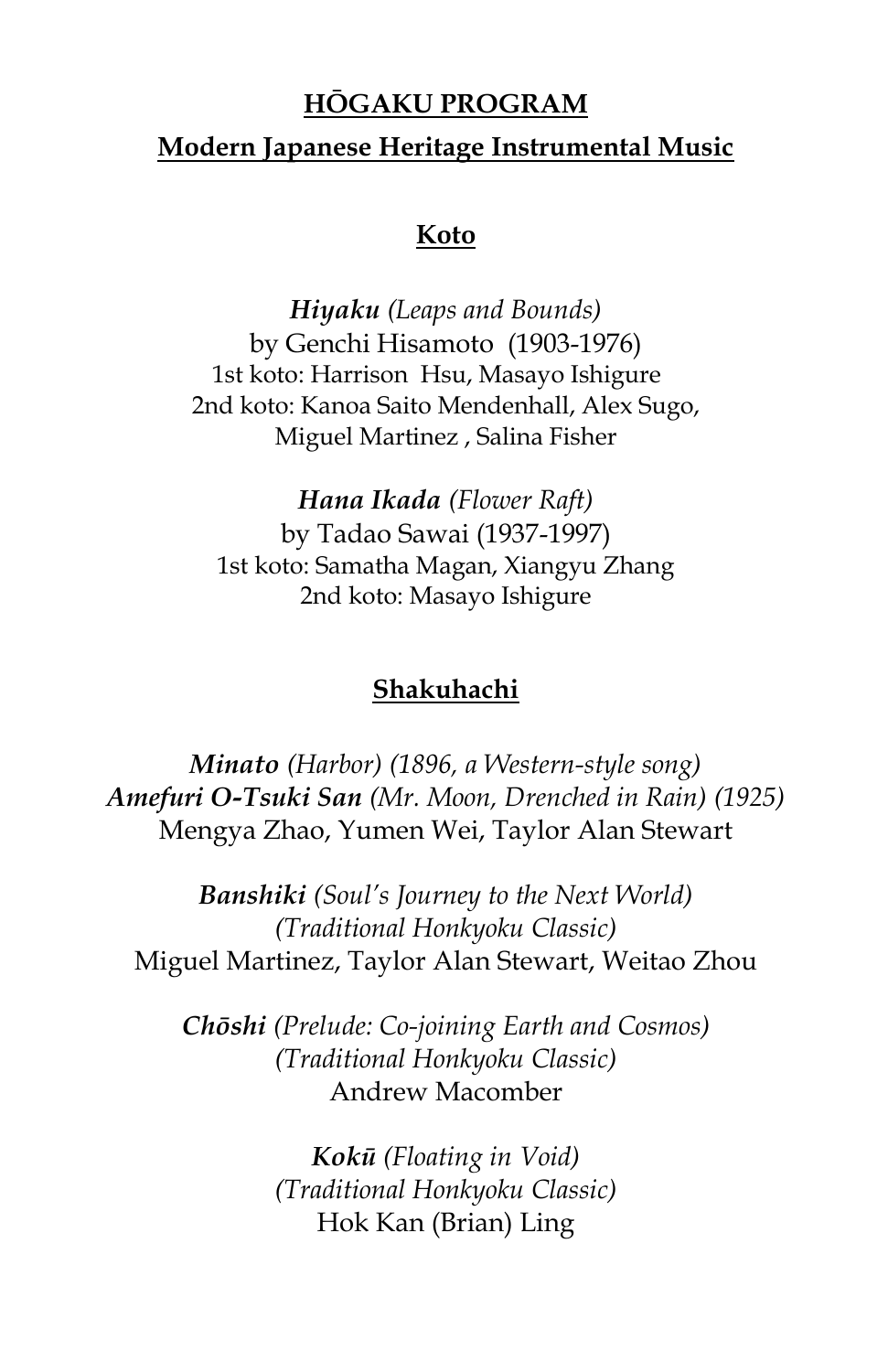## **GAGAKU PROGRAM Sacred Japanese Court Music**

*Hyōjō no netori & Etenraku (Music of the Divine Heavens* in Hyōjō mode*)*

**Saibara:** *Koromogae (Seasonal Change of Garb)* (for voice and instruments)

> *Ōshikichō no netori & Seigaiha (Blue Sea Waves* in Ōshikichō mode)

| Gagaku Ensemble Members           |  |
|-----------------------------------|--|
|                                   |  |
|                                   |  |
|                                   |  |
| Jewel Britton, Francesca Ferrara, |  |
|                                   |  |
| Shaina Twardus, Cole Wagner,      |  |
|                                   |  |
| Michael Dames, Zachary Karen,     |  |
|                                   |  |
|                                   |  |
|                                   |  |
|                                   |  |
| Lucie Vitkova, Miguel Martinez    |  |
| Miguel Martinez, Harrison Hsu     |  |
| Aimee Toner, Cooper Troxell       |  |

Assisted by Mentors: Louise Sasaki and Noriyuki Sasaki

\*\*\*\*\*\*\*\*\*\*\*\*\*\*\*\*\*\*\*\*\*\*\*\*\*\*\*\*\*\*\*\*\*\*\*\*

For program enrollment and all other inquiries about the *Gagaku-Hōgaku* initiative, please contact IMJS: Japanese Cultural Heritage Initiatives medievaljapan@columbia.edu

Next ensemble courses start on Thursday, January 18, 2018.